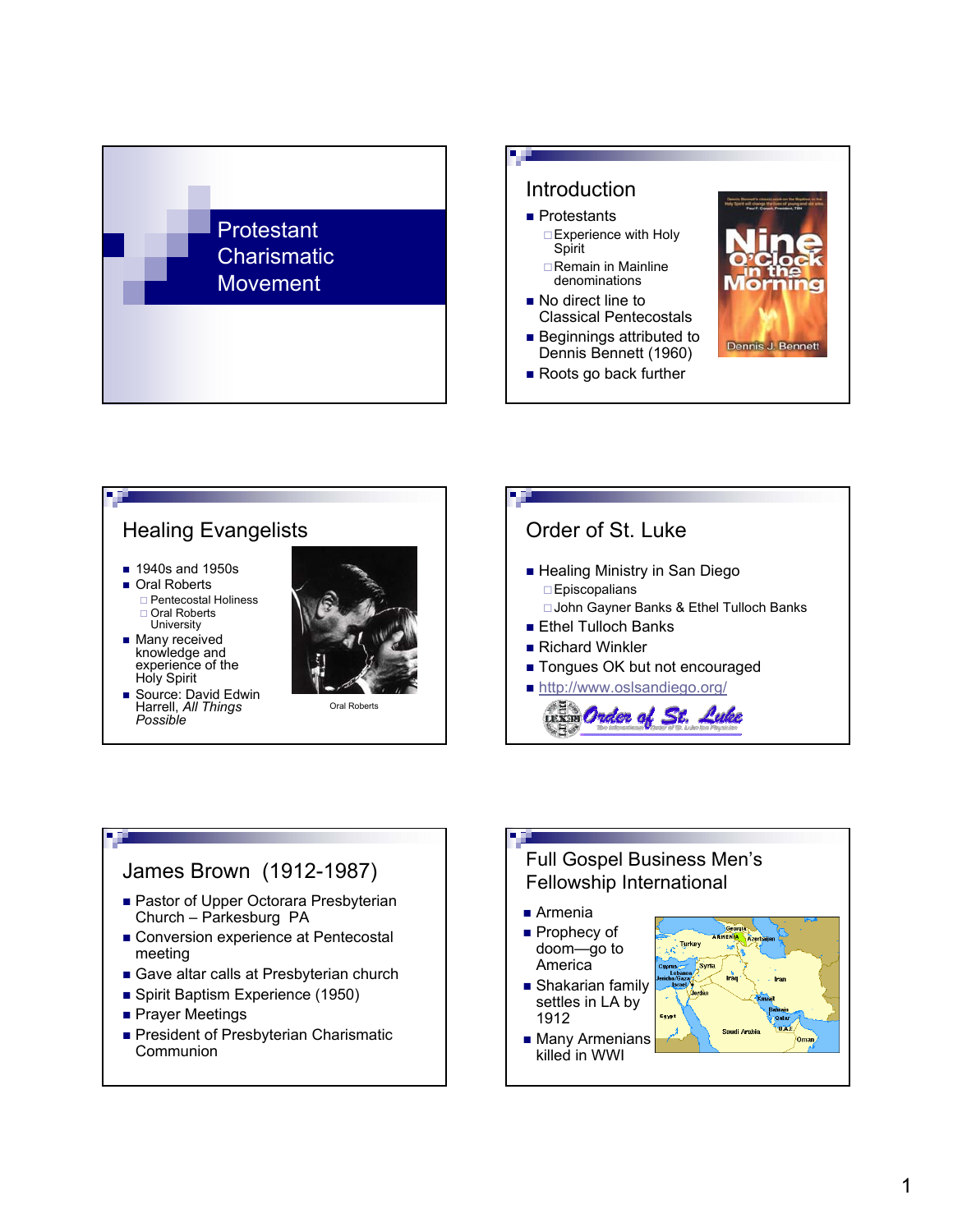## Full Gospel Business Men's Fellowship International



- **Demos Shakarian** (grandfather) visited Azusa Street Mission
- **In Issac bought land and** cattle—large independent dairy
- Demos (grandson) grew up Pentecostal

# Full Gospel Business Men's Fellowship International



- Desired a "nonsectarian" fellowship of laity to witness to unsaved and non Pentecostals
- **Breakfast at Clifton's** Cafeteria (Los Angeles) □ Meet outside of a church  $\Box$  21 at first meeting
	- □ Little success for 1 year

# Full Gospel Business Men's Fellowship International

- Vision of millions of men
- **Check for organization**
- Next year 8 additional chapters
- 1<sup>st</sup> Annual Convention Los Angeles □ 3,000 in attendance
- Great Impact



### David Johannes DuPlessis (1905- 1987)

- **Born in South Africa**
- Influenced by **Pentecostals** 
	- □ John G. Lake
	- □ Thomas Hezmalhalch
- **Member of Apostolic** Faith Mission □ Street preacher
	- □ Printer
	- General Secretary



## David Johannes DuPlessis: Journey to the United States

- **Smith Wigglesworth prophecy**
- Worked with Pentecostal World **Conference**
- Came to United States
	- □ Taught at Lee College
	- Assemblies of God pastor
	- Worked with Gordon Lindsay's Voice of Healing Ministry

### David Johannes DuPlessis: An Ecumenical Journey

- Correspondence with John MacKay (Princeton Seminary)
- Visit to World Council of Churches (NY)
- Observer of WCC Assembly
- Supporter of Dennis Bennett and other **Charismatics**
- NAE protest and exclusion from AG
- Observer of Vatican II □ Roman Catholic/Pentecostal Dialog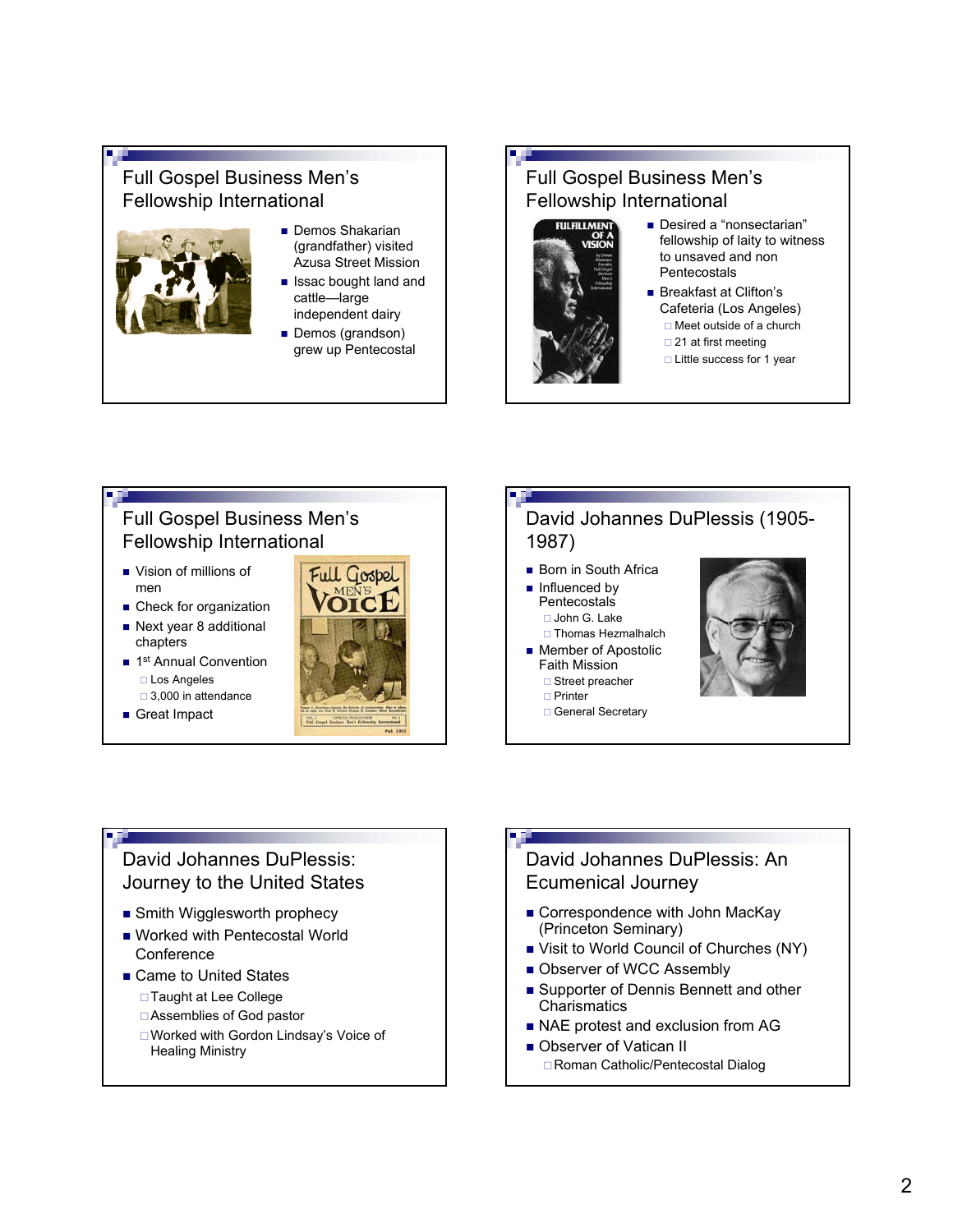## David Johannes DuPlessis: Theology

- Tongues are a consequence of Spirit baptism
- Gift of healing given to the sick
- **Usually prophecy rather than interpretation** follows tongues speech
- Counseled Charismatics to stay in own denominations

# Agnes Sanford (1897-1982)

- **Pioneer in healing** ministry
- **Healed from long-term** depression
- Wrote best-seller
- Spirit-baptism experience
- School of Pastoral Care
- Order of Saint Luke



# Harold Bredesen (1918-) **Lutheran Pastor**  $\blacksquare$  Infuential witness to many Charimatics Pat Boone John Sherrill □ Pat Robertson **Blessed Trinity Society** ■ With Jean Stone coined term "Charismatic Renewal" rather than "Neo-Pentecostals"

### Marion Gordon "Pat" Robertson (1930-)

- Ordained Southern **Baptist** □ Prayer Group with Ex-
	- Pentecostals
- Influenced by Harold Bredesen
- Spoke in tongues praying for son
- Christian Broadcasting Network
- Regent University  $\blacksquare$  http://www.regent.edu/



## Dennis and Rita Bennett ■ Catalyst of Protestant Charismatic movement Congregational minister turned Episcopalian

- Pastor of Saint Mark's
- Confidant of Frank **McGuire** 
	- $\Box$  Episcopal Church of the Holy Ghost
	- $\Box$  Spirit-baptism experience



### Dennis and Rita Bennett

- Many at St. Mark's received Spirit-baptism experience
- Explained events Easter Sunday—April 3, 1960

□ Forced to resign

- Made vicar of St. Luke's Episcopal Church in Seattle
	- Many baptized with Holy Spirit
	- □ Became center of Protestant Charismatic Movement